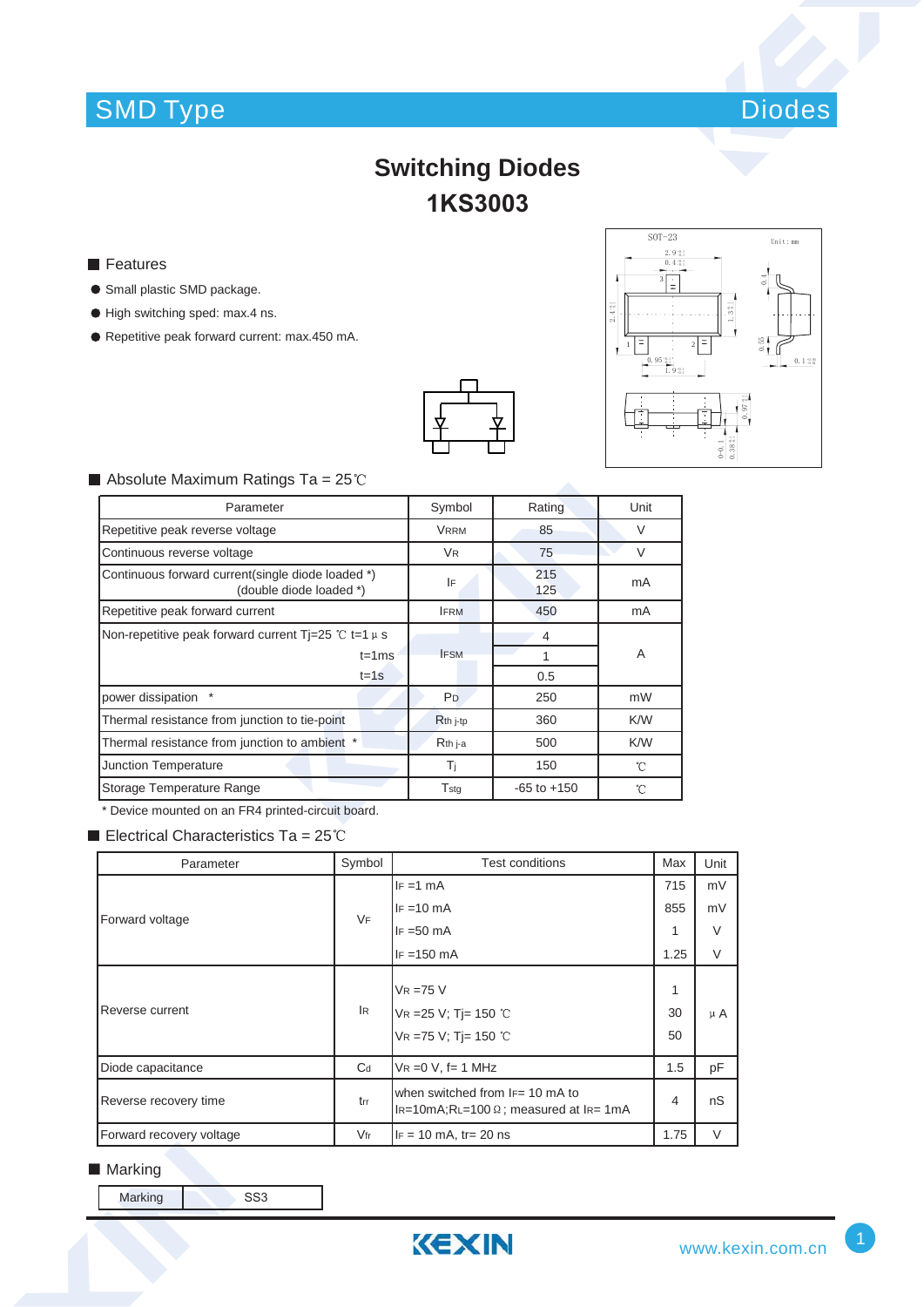## SMD Type Diodes and Diodes and Diodes and Diodes and Diodes and Diodes and Diodes and Diodes and Diodes and Diodes

### **,4**

#### **Typical Characteristics**



Device mounted on an FR4 printed-circuit board.

Fig.2 Maximum permissible continuous forward current as a function of ambient temperature.



- (1)  $T_j = 150 °C$ ; typical values.
- (2)  $T_j = 25 \degree C$ ; typical values.
- (3)  $T_j = 25 °C$ ; maximum values.
- Fig.3 Forward current as a function of forward voltage.



 $T_j = 25 \degree C$  prior to surge.

Fig.4 Maximum permissible non-repetitive peak forward current as a function of pulse duration.

KEXIN